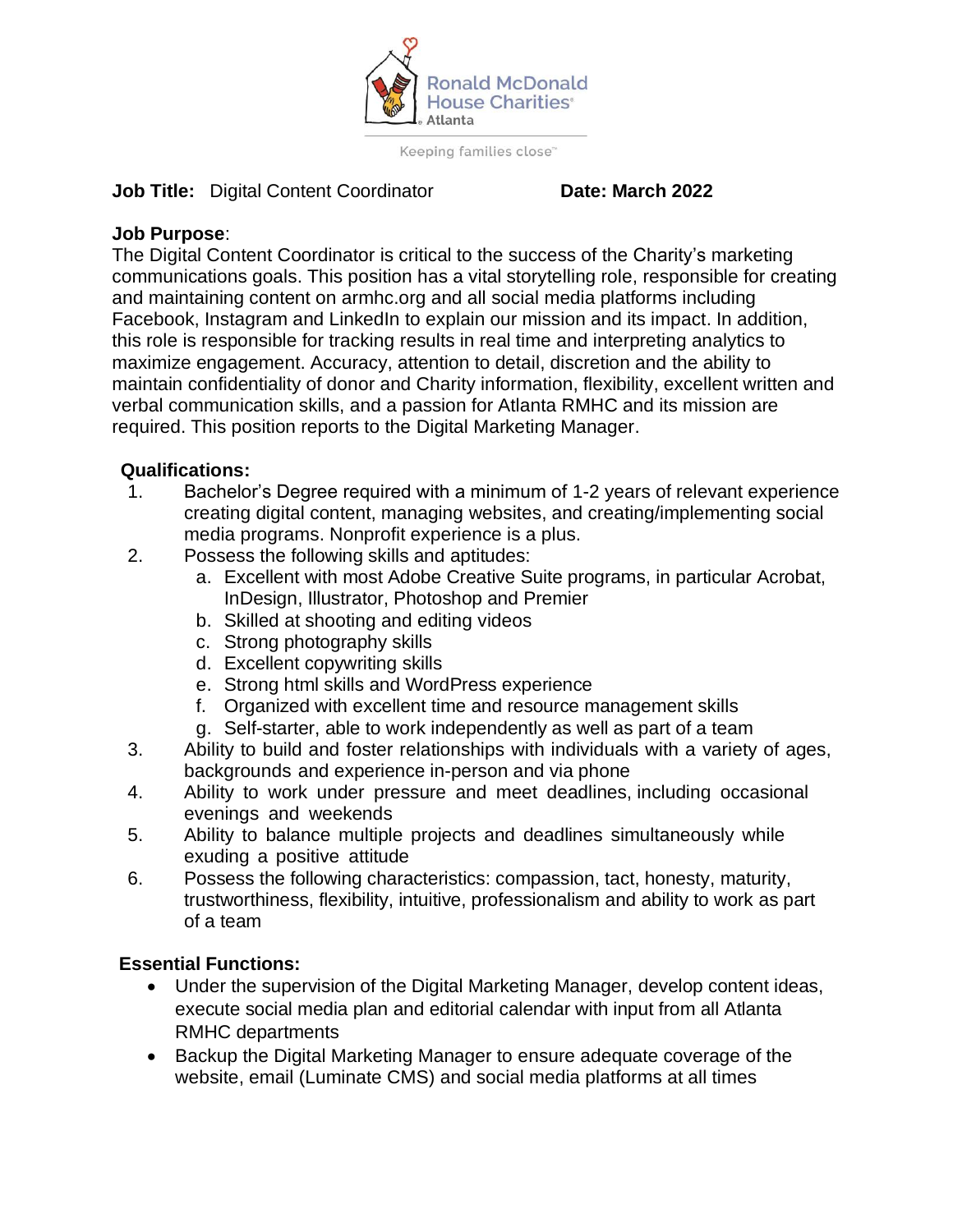

Keeping families close"

- Conduct interviews, write and publish blogs to ensure families, volunteers and donors are represented regularly through stories, videos and photography
- Conduct interviews, write and post family, volunteer and donor spotlights on social media that highlight the impact of the mission that inspires donors to act
- Capture and edit candid videos of behind the scenes at our Houses
- Staff special events to take photos and make social posts
- Maintain House digital signage content system
- Take minutes at marketing committee meetings and help prepare meeting materials in advance
- Maintain and organize digital photography and video archives
- Help recruit and supervise intern

## **Digital Marketing/Website:**

- Provide weekly content for website, including blog posts and videos
- Promote McDonald's initiatives in support of our mission on our platforms
- Help maintain and update website in real time with adding sponsors/updates and forms for event and development teams
- Maintain merchandise in online shop once established
- Design graphics for Google and social media campaigns
- Assist with email campaigns in Blackbaud and provide coverage for teammates when others are out of office

## **Social Media:**

- Post engaging content (photos/videos/graphics) to promote the understanding of Atlanta RMHC's mission and the need for support
- Analyze and report social activity monthly, deliver insights to direct social media strategy and stay up to date on marketing trends, tactics, features and best practices to build engagement
- Identify and follow influential users and high-profile individuals to encourage their support
- Leverage social media marketing tools to optimize posting times, content, etc. and to monitor competitor channels
- Monitor all Atlanta RMHC channels daily to ensure engagement and remove targeted spam or inappropriate content in timely fashion
- Help monitor benchmarks and update dashboards

# **Special Events:**

- Assist with the design of collateral and signage for special events
- Manage and staff BMW Raffle promotional events
- Staff special events and post social media on-site across all platforms (Golf Classic, Dines-In, Wine & Fries, Tour of Homes, Hearts and Hands Gala,